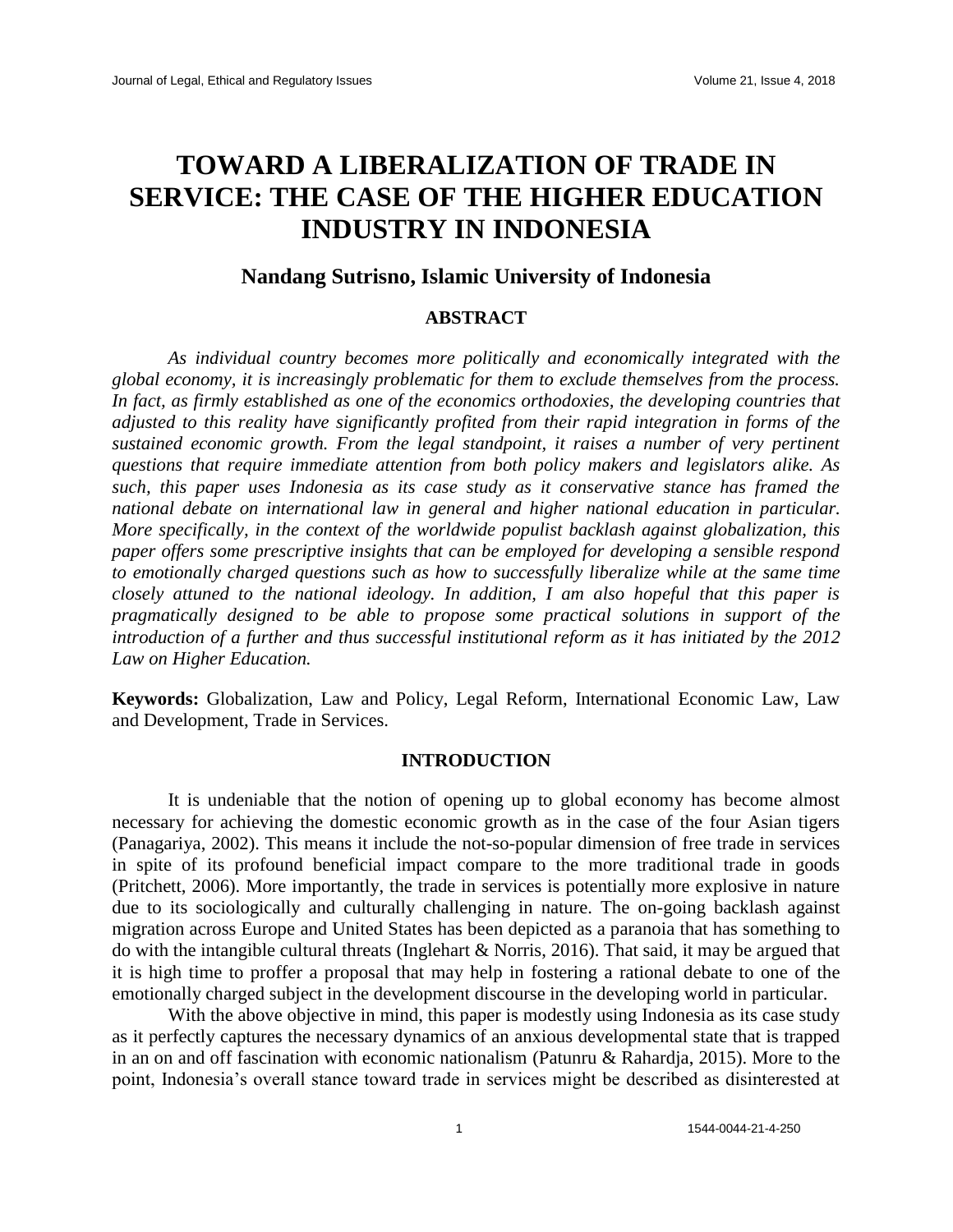best and unfavourable at worst. As an observer summed up, Indonesia's cautious approach can best be described as a widespread antagonism toward the regime (Iskandar, 2011). Moreover, it appears that there has never been any non-state support for the adoption of a more positive recognition of the potentials of trade in services in support of national development (Iskandar, 2011). For what's worth, this reality doesn't sit well with the fact that Indonesia has submitted itself to a myriad of international legal obligations that commit it to liberalize its market.

Given the above situation, it is necessary for Indonesia to introduce some progressive measures that help "progressively liberalized trade" in services while at the same time balance out the fervour of economic nationalism. This delicate situation is by no mean exclusive to Indonesia's case, I believe, many other developing countries face the same dilemma in their quest of finding a right balance in search of a healthy dose of rational policy while at the same time reflecting the political calculus. In other words, I am convinced that the relevance of this paper is beyond the boundaries of Indonesian studies. Thus, this paper is aimed to contribute the growing body of scholarship, especially in the area of policy-making and development studies in addition to the obvious law and development studies. To this end, this paper proposes a host of proposals that can be implemented at the practical level.

The argument of this paper unfolds as follow. In the next section, I will address the opposing point of views that have been advanced by the opponents of liberalization, mainly from civil society, which are largely employed some populist rhetoric have significant presence in the public discourse that may put at risk the above limited achievement in the liberalization. The following section is setting out the international legal obligation of Indonesia as a state party to a host of multilateral treaties that provides the legal framework for Indonesia to liberalize its domestic market. In the penultimate section, the discussion delineates my proposal in terms of what kind of legal response that may not only be able to conform to the Indonesia's legal obligations as a member state of the WTO but also taking into account all the factors that traditionally been considered as national interests. The last section concludes.

#### **BACKGROUND**

The most widely rehearsed argument against the liberalization of higher education is that liberalization is designed in such a conspiratorial manner to eliminate the role of state in providing financial support for the educational sectors (Umar, 2014). According to this logic, it would lead to further commercialization of higher education that eventually increase the cost for attending university (Putri, 2016). More specifically, in this scenario, liberalization is the ultimate threat to the current subsidy schemes for higher education which is empirically proven that for the most part is misleadingly consumed by the middle class (OECD, 2015). Importantly, this criticism failed to recognize that state's involvement in higher education industry has legitimized its co-optation by the political power that paralyzed its role as part of the civil society (Hadiz & Dhakidae, 2005).

Another argument that also has a strong populist tone is that liberalization of services in higher education would lead to "ideological infiltration," through which Indonesian students would be "brainwashed" so that they would lose their local values, religiosity, identities and wisdom (Hizbut, 2012). In other words, education is just another regular trading commodity like any other commodities, such as garments, cars, tableware, shoes and corns. Education would mainly be designed is solely in terms of reaping the material economic benefits, instead of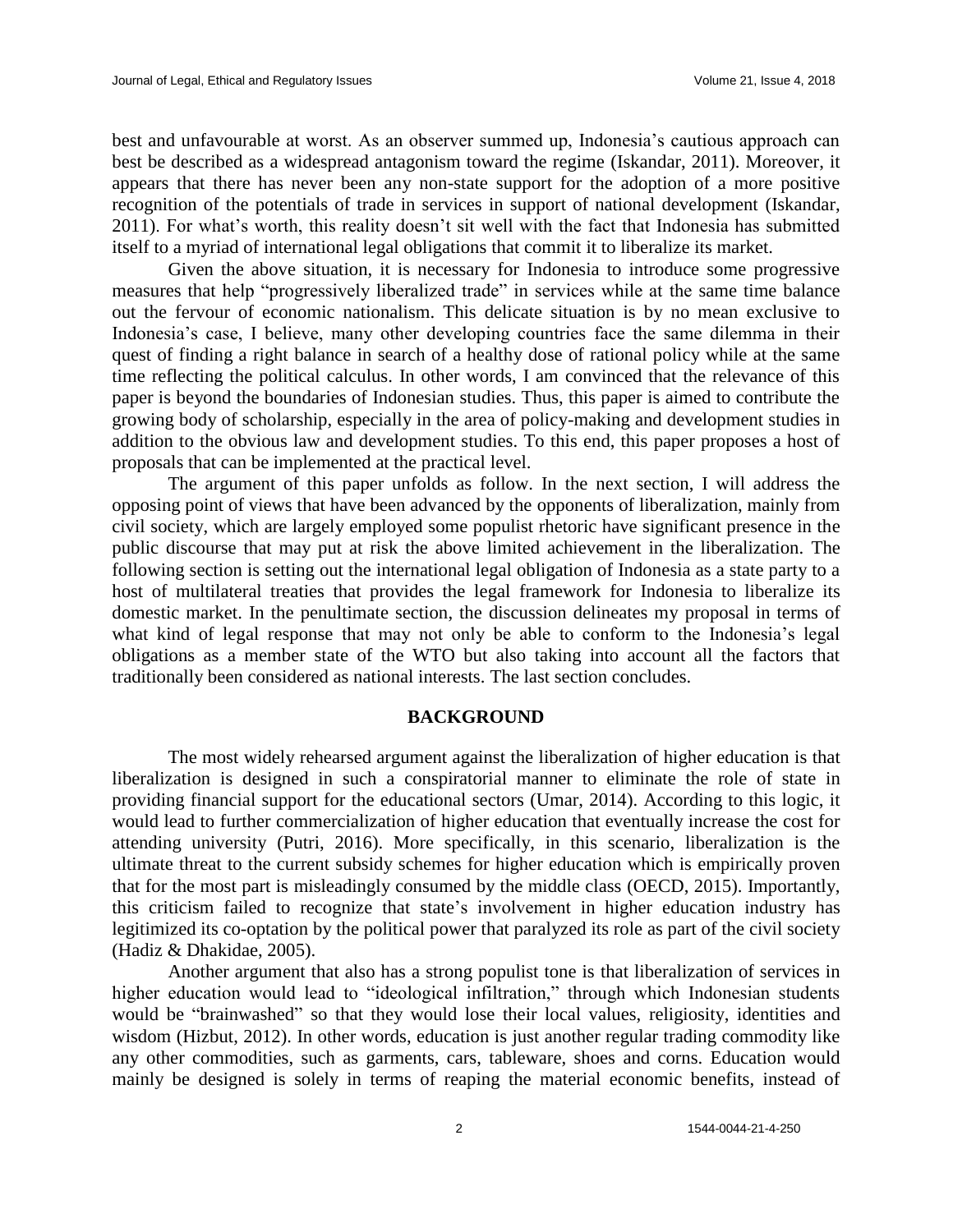pursuing something which is far more ideal and abstract, such as character building. This ideology based argument is equally problematic, in addition to its highly unquantifiable nature, as the idea of Indonesia itself embodies the accumulation of a wide array of diverse yet sometimes conflicting ideas that are foreign origin in the first place (Taylor, 2003).

The above argument appears to ignore the fact that the global interaction of the Indonesian minds has played an indispensable role in the construction of the idea of modern Indonesia itself since the formative stage of the independence struggle. Most prominent nationalist figures, such as Dr. Mohammad Hatta and Dr. Supomo, not just received their higher education in the metro pole, but, more importantly, developed their nationalist senses that eventually formed the bedrock of Indonesian statehood through their above-average precocious mind in "Western" academic discourse. For instance, it is unsurprising that Dr. Hatta has written a classic treatise on the State of [the Ancient] Greece's Mind" (Hatta, 1980). Meanwhile, prior to his influential in the drafting process of the 1945 Constitution, Dr. Supomo is a protégé of the great Dutch jurist Cornelis van Vollenhoven through whom he introduces the conception of the integralistic state with an enduring impacts in the theoretical discourse of the Indonesian model of statehood (Simandjuntak, 2003; Bourchier, 2016). No less important is that it ignores the empirical evidence which shows that there are an increasing number of Indonesian students who studying abroad (Purba, 2016).

Liberalizing higher education was also viewed, especially by higher education administrators, as a threat against the existence of local universities and colleges. Some local universities and colleges would seemingly be driven out of market due to their weaknesses *vis a vis* the strong branded foreign-western universities. Economically speaking, the opponents believe that the liberalization is a zero-sum game in which no "wealth" is created for the local players. It should be recognized that globalization that is prominently intertwined with the ever increasingly powerful information technology has introduced many unprecedented that previously unthinkable models of education that is beyond the brick and mortal traditional business, think of Coursera platform for online courses (Coursera, 2017). Simply put, the disruptive nature of globalization is unavoidable that renders the argument for protectionism as a mean to preserve domestic players is utterly untenable.

Needless to say, Indonesia's today practical reality suggests that the current state of higher education is much more complex than the bleak account that the nationalists suggest above and thus it is highly unrealistic, if not dangerous, to pursue their isolationist solution. Importantly, it may hamper Indonesia to tap into the global pool of talents that eventually hurt its competitiveness. The current quality of higher education is relatively low, even when it compares to war-torn countries such as Pakistan. It should be no surprise that "No Indonesian universities made the top 700 in the research citations sub-ranking" (Globe n.d.).

Some takeaways may be learned from the most recent survey that results in QS World University Ranking 2018 (Top Universities, 2017). The European situation has showcased the importance of the liberalization in sustaining the competitiveness of its higher education system. Meanwhile, the much more aggressively liberalized East Asian universities have surged to a record high.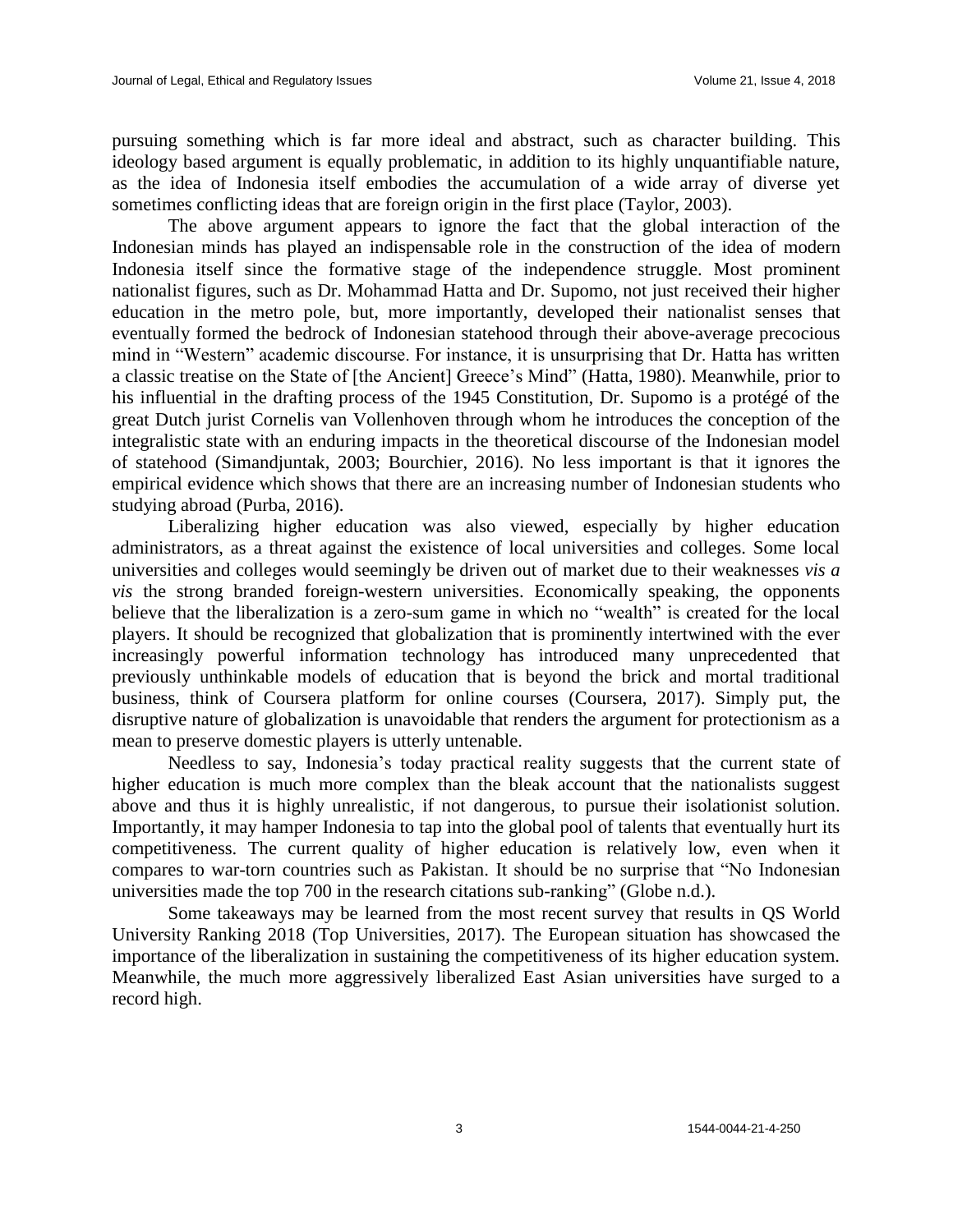#### **The Legal Case for the Liberalization of Higher Education**

As a widely celebrated as a "landmark achievement" of the Uruguay Round, it is worth noting that the General Agreement on Trade in Services (hereinafter GATS), similar to its sister treaty GATT, is aimed to: "Create a credible and reliable system of international trade rules; ensure fair and equitable treatment of all participants (principle of non-discrimination); stimulate economic activity through guaranteed policy bindings; and promote trade and development through progressive liberalization" (World Trade Organization n.d.). Thus, one of the legal consequences of being a member of the World Trade Organization (hereinafter WTO), Indonesia has committed itself to one of the WTO's underlying principles, i.e., to "progressively liberalized trade," in this respect, in services (Baggaley, 1998). Meaning, progressive liberalization is aimed "to reduce or phase out limitations, terms, conditions and qualifications impeding market access and national treatment" (Delimatsis, 2008).

While it is worth noting that the legal nature of the above legal consequences as a result of WTO membership does not pose a strong legal obligation that one can be inferred from the *erga omnes* obligation that has been developed in human rights law, for what is worth, it is clear that any violation of the obligations in trade in services legitimizes "all Members [to] considered [themselves as] ipso facto injured states and each of them would be entitled to refer the dispute to the DSB, even if the measure concerned had no actual or potential adverse impact upon it" (Gazzini, 2006). Moreover, under the principle of National Treatment, both foreign and domestic services shall be treated equally irrespective of their national origins. Suffice it to say, the WTO membership is implied a further obligation to their member state to educate their "trade officials to be familiar with this Agreement and its implications for trade and development" disregarding their policy stances (Organization, 2004).

Since its ratification of the WTO Agreement by Law No. 7 of 1995, Indonesia has legal obligation to "progressively liberalized trade" in services, including its higher education industry. In fact, in 1995, Indonesia has specified in its Initial Offer (IO), *inter alia*, to liberalize its services in higher education under the auspices of the World Trade Organization (WTO). It was further corroborated in the Law 25 0f 2007 on Investment that defines "capital" as "monetary or non-monetary assets with monetary values that are owned by the investors" which by definition serves as the umbrella act that aimed to take advantage of the foreign resources in an effort "to accelerate the national economic development" (The Republic of Indonesia, 2007, Art. 1(7)). In line with Indonesia's international legal obligation, Article 4(2) explicitly confirms Indonesia's commitment to the principle of National Treatment, legal certainty and equality.

It is important to note that the Annex I of the Presidential Decree No.77 of 2007 on the Lists of Business Fields that Are Closed to Investments and Business Fields that Are Conditionally Open for Investments categorizes higher education as a business that opens for foreign investment with maximum foreign ownership at 45 percent. Going further, the Article 65 of the Law No 20 of 2003 on National Education has also stipulated that any foreign educational entities that have been accredited or recognized in their home countries are eligible to deliver education in Indonesia in collaboration with the local partners (The Republic of Indonesia, 2003). Additionally, the Constitutional Court has also confirmed the "constitutionality" of foreign higher education institutions under the Indonesian legal system (The Constitutional Court of Indonesia, 2012).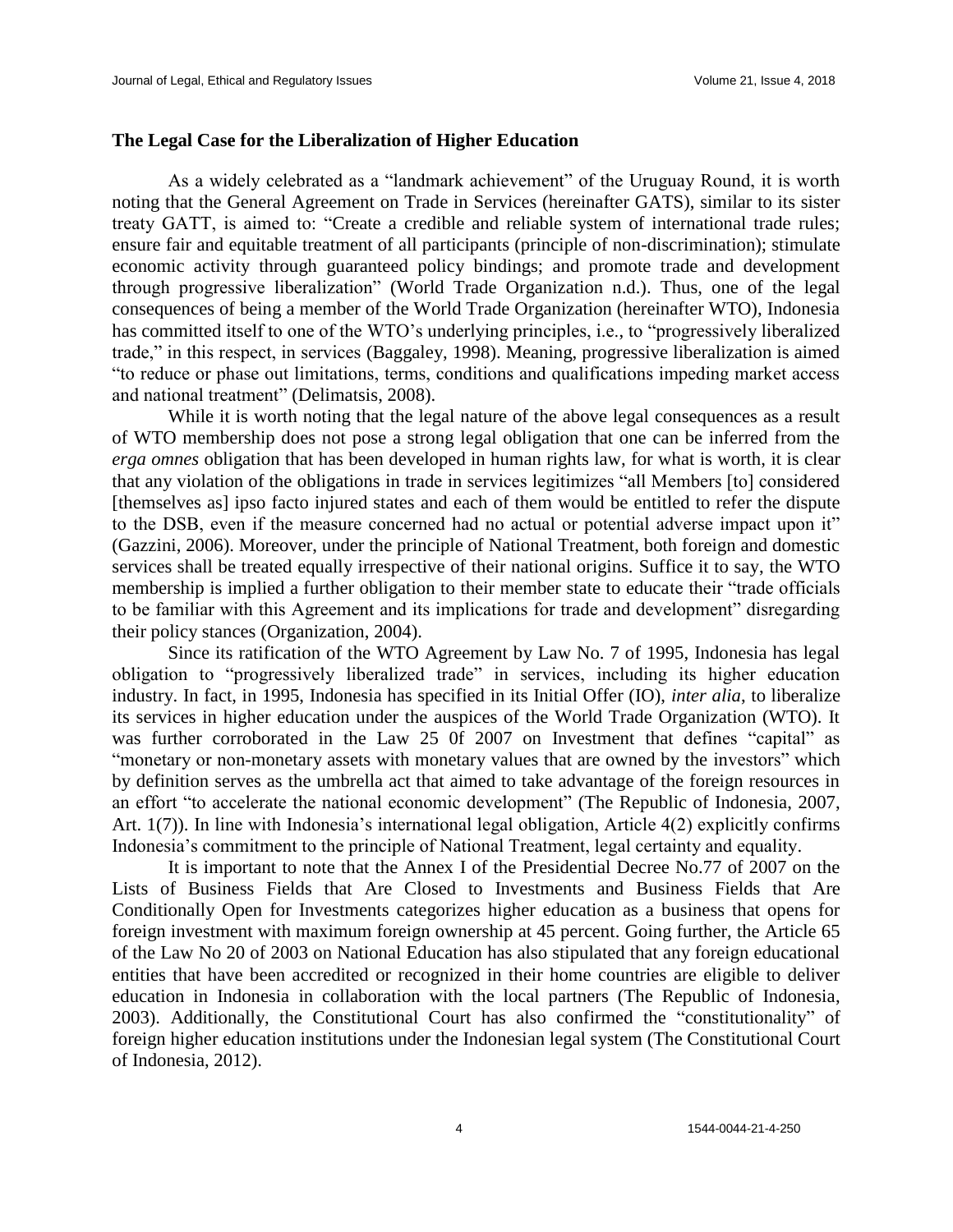Needless to say, the explanatory note on the preamble of Indonesia's Law No. 37 of 1999 on Foreign Affairs has unequivocally acknowledged the legally binding nature of international law through which explicitly states: "In conducting [its] foreign affairs and international politics, Indonesia is bound by the norms of international law and customary international law which are the bedrock of the interaction and practice of inter-states relations. Thus, it is safe to conclude that from legal point of view the introduction of foreign higher education is not as problematic as the populists claimed.

### **A Way Forward**

As the previous sections have shown, while it appears that it is unproblematic from the legal stand point, it is my contention that the major hurdle in the liberalization of higher education is mostly related with non-legal matters. On the other hand, it is apparent that the failure of providing some clear and specific technical guidelines has been the main culprit in Indonesia's progression toward the liberalization. In fact, from a series of interview during the fieldwork for this paper, it seems that the general thrust of the legal regime on higher education encouraged the process into a more open and accountable system. Should Indonesia be serious in reforming its dismal higher education industry, it should start providing some clear and specific technical guidelines that at the same time should be seen as a mean to respond to the critics' scepticism. Thus, it is my objective in this section to delineate a policy proposal to goad a further interest in addressing this shortcoming.

It is worth keeping in my mind, as the Directorate General of Higher Education elaborated in its vision for Indonesian Higher Education in 2010: (1) Reflecting the students' needs and develops students' intellectual capacity to become responsible citizens and contributing to the nation's competitiveness; (2) providing opportunities for all citizens to develop to their highest potential levels throughout life; and (3) introducing autonomy for the tertiary education institutions coupled with accountability and supported by a legal, finance and management structure, that encourages innovation, efficiency and excellence. These three broad goals in mind should guide the governmental efforts in detailing what kind of policy that it may entail.

For starters, the government of Indonesia must start introducing a series of governmental regulations that directly answer the concerns of the critics. These governmental regulations should be specifically dealt with answering how they alleviate the side effects that might be caused by the liberalization. For instance, one regulation is addressing the technical aspect that specifically deals with the concern that foreign education operators may weaken the Indonesian indigenous morality, i.e., Pancasila. In this regard, it might be easily answered with the introduction of a compulsory course on the subject with the State approved lecturer. Meaning the failure to do so it would incur the legal penalty.

Another regulation can also be designed in such a way to harness the opportunity to enrich the cultural dimension of the Indonesian model on higher education. Education is a process through which cultural assimilation takes place, there is the opportunity of fusion of culture through increasing mobility and yet there is also the risk of homogenization of culture. In fact, the Higher Education Law concurs that developing Indonesian research and local cultural centres within domestic and foreign Tertiary Education Institutions is to be included in the international cooperation framework (The Republic of Indonesia, 2012). That said, as long as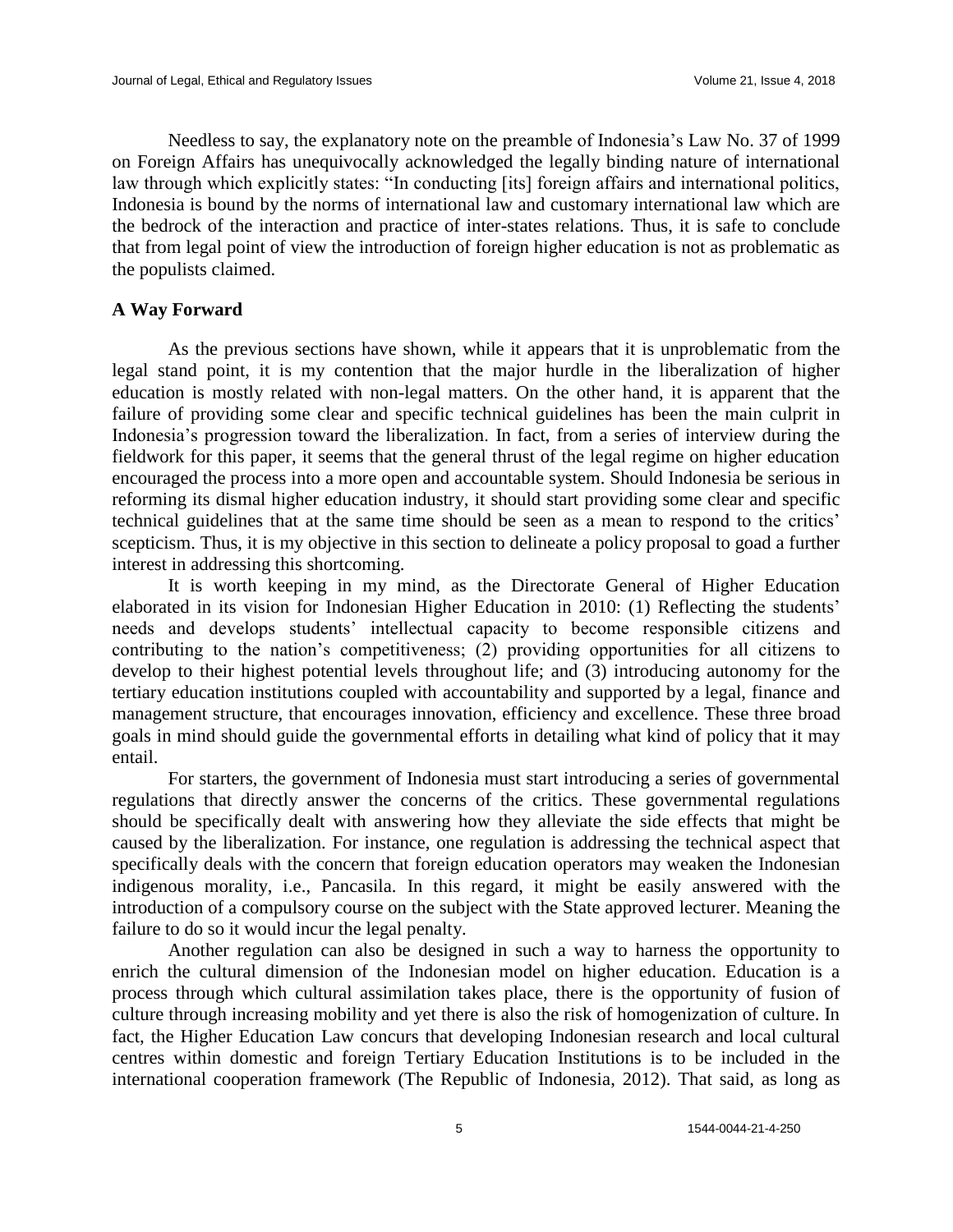there is a proper regulation that balances the fundamental values of Indonesia in governing the liberalization of higher education services, the homogenization of culture shall not be an imminent threat.

Arguably, the ideal model can be found in the Singaporean experience where effective regulatory measures are designed not only to control but also to support the development of the domestic private education sector. The importance of providing state assistance to the domestic players is not only a political gesture that appeases the political pressures but also aimed to support their transition to a more independence status. In Indonesian context, it may be translated as "a limited preference" that directs the government to provide financial assistance for the promising local players in their transition to the fully-functioning research universities. That said, this assistance is not only being a translation of a stick and carrot approach, more importantly, this is part of a broader effort in the fulfilment of constitutional mandate that requires the allocation of 20% of the total national spending.

It is worth reminding that the governmental hands-on supports that I propose should not be viewed as another knee-jerk model of paternalism. The New Order's experiment with topdown approach that puts the bureaucracies in charge has failed us miserably. In light of this historical lesson, the governmental hands-on support should be nothing more than a collection of efforts that encourage the creativities of the administration of the higher education institutions. Meaning this approach puts a premium on the original ingenuity of a particular institution in its progression toward an independent and relevance model of an indigenous higher education institution. Specifically, the government in this role must envisage encouraging a bottom-up process that lead to individual creativity of each institution based on their differing specificities.

The incentives for those who show sign of promises can take forms as a variety of block grants that allow its recipients to manage them independently that entail strong accountability mechanisms. Meaning a consistent and regular reviewing process must be introduced as part of the effort of ensuring a healthy competition that aimed to provide an equal opportunity, especially for the new entrances. At the same time, a rigorous and periodical reviewing process is also meant to keep the grantees maintain their performances. Naturally, this approach must feature a sort of punitive measures should the grantees failed to live up to the expectation.

## **CONCLUDING REMARKS**

As the above discussion confirms, the Indonesia's current regulatory framework for higher education has failed to provide a clear and detailed substantiation in terms of the translation of how to achieve the laudable goals that have been set out in the 2010 Indonesian Higher Education Vision. While it is clear that the liberalization is one of a few formally recognized means that may help to achieve the goals, unfortunately, the current regulatory regime reflects the failure of appropriating the opportunities that the liberalization has to offer. Instead of devising a series of technical legal responses that augment its benign impacts and introducing the necessary safeguards in response to its unpleasant side, the long list of existing laws and regulations have so far introduced a series of some ad hoc responses that lacking a clear and systematic treatment. That said, the prevailing responses should be reconsidered in the light of achieving the identified objectives, i.e., the creation of a regulatory framework that enables the domestic higher education institutions to be competitively independent.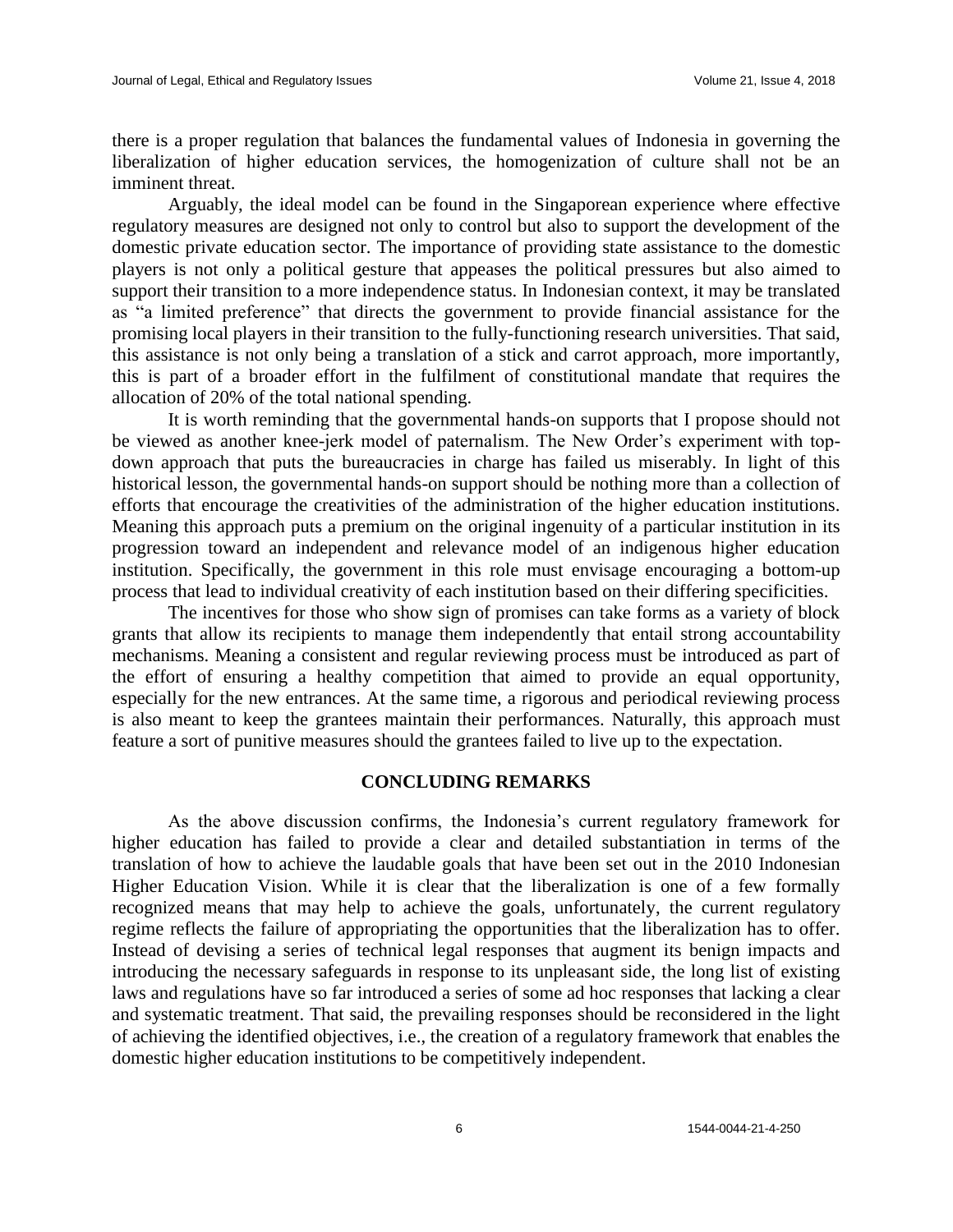To achieve the above, it is necessary to take advantage of some lessons from other countries that have successfully transition to the market-based model, this will most likely mean a broader approach to policy which involves licensing, regulating, monitoring, both private and foreign service suppliers be it the profit-seeking or non-profit seeking, in order to ensure that the objectives of the national policy are met and public interests are protected. These comparative insights, as a result, may complement the overall Indonesian national legal strategy in terms of its international legal obligation fulfilment with respect to the aspect of the liberalization of higher education sector. Specifically, the reformed law on higher education must be able to address these specific issues: The principle of equality, funding sustainability, quality control, free movements, cultural enrichment and free competition and strong collaborative spirit.

#### **REFERENCES**

- Baggaley, N. (1998). Trade liberalization under the GATT, the NAFTA and the EU: Selected topic. *Journal of Comparative International Management*, *1*(1).
- Bourchier, D. (2016). *Illiberal democracy in Indonesia: The ideology of the family state* paperback. London and New York: Routledge.
- Coursera. (2017). *Coursera*. Available at: https://www.coursera.org/
- Delimatsis, P. (2008). Article XIX GATS: Progressive liberalization. In R. Wolfrum, P.T. Stoll & C. Feinäugle, *WTO-trade in services* (pp. 427-444). Leiden and Boston: Martinus Nijhoff Publishers.
- Gazzini, T. (2006). The legal nature of wto obligations and the consequences of their violation. *European Journal of International Law*, *17*(4), 723-742. Available at: http://www.ejil.org/pdfs/17/4/97.pdf
- Globe, J. (2017). UI still Indonesia's best university, but global rankings highlight national dearth of innovation. *Jakarta Globe*. Available at: http://jakartaglobe.id/news/ui-still-indonesias-best-university-global-rankingshighlight-national-dearth-innovation/
- Hadiz, V.R. & Dhakidae, D. (2005). *Social Science and Power in Indonesia*. Jakarta: Equinox Publishing.
- Hatta, M. (1980). *Alam Pikiran Yunani*. Jakarta: PT Tintamas Indonesia.
- Hizbut, T. (2012). UU pendidikan tinggi disahkan, kampus kian liberal. *Hizbut Tahrir Indonesia*.
- Inglehart, R.F. & Norris, P. (2016). *Trump, brexit and the rise of populism: Economic have-nots and cultural backlash*. Cambridge, Mass. Available at: https://research.hks.harvard.edu/publications/workingpapers/citation.aspx?PubId=11325
- Iskandar, P. (2011). Pemanfaatan hukum internasional dalam tata-kelola migrasi ketenagakerjaan di Indonesia: Sebuah tinjauan umum. In P. Iskandar, *Standar Internasional Migrasi Berbasis Ketenagakerjaan* (pp. 29- 34). Cianjur: Institute for Migrant Rights Press.
- OECD. (2015). *Survei Ekonomi OECD: Indonesia.*
- Panagariya, A. (2002). Trade liberalization in Asia. In J. Bhagwati, *Going alone: The case for relaxed reciprocity in freeing trade*. Cambridge, Massachusetts: The MIT Press.
- Patunru, A. & Rahardja, S. (2015). *Trade protectionism in Indonesia: Bad times and bad policy*. Sydney. Available at:https://www.lowyinstitute.org/sites/default/files/patunru\_and\_rahardja\_trade\_protectionism\_in\_indonesi a\_0\_0.pdf
- Pritchett, L. (2006). *Let their people come: Breaking the gridlock on international labour mobility*. Washington DC: Centre for Global Development.
- Purba, J.W. (2016). Jumlah pelajar indonesia di luar negeri yang terus meningkat. Available at: https://id.linkedin.com/pulse/jumlah-pelajar-indonesia-di-luar-negeri-yang-terus-meningkat-purba
- Putri, A. (2016). Biaya kuliah selangit dampak liberalisasi pendidikan tinggi. *VOA Islam*. Available at: http://www.voa-islam.com/read/smart-teen/2016/06/24/44826/biaya-kuliah-selangit-dampak-liberalisasipendidikan-tinggi/#sthash.aQpiW4fP.dpbs
- Simandjuntak, M. (2003). *Pandangan negara integralistik*. Jakarta: Grafiti.

Taylor, J.G. (2003). *Indonesia: Peoples and histories*. New Haven and London: Yale University Press.

- The Constitutional Court of Indonesia. (2012). Decision No. 111/PUU-X/2012.
- The Republic of Indonesia. (2012). *Law No. 12 of 2012*. Indonesia: The Indonesian ministry of research and higher education. Available at: http://risbang.ristekdikti.go.id/regulasi/uu-12-2012.pdf